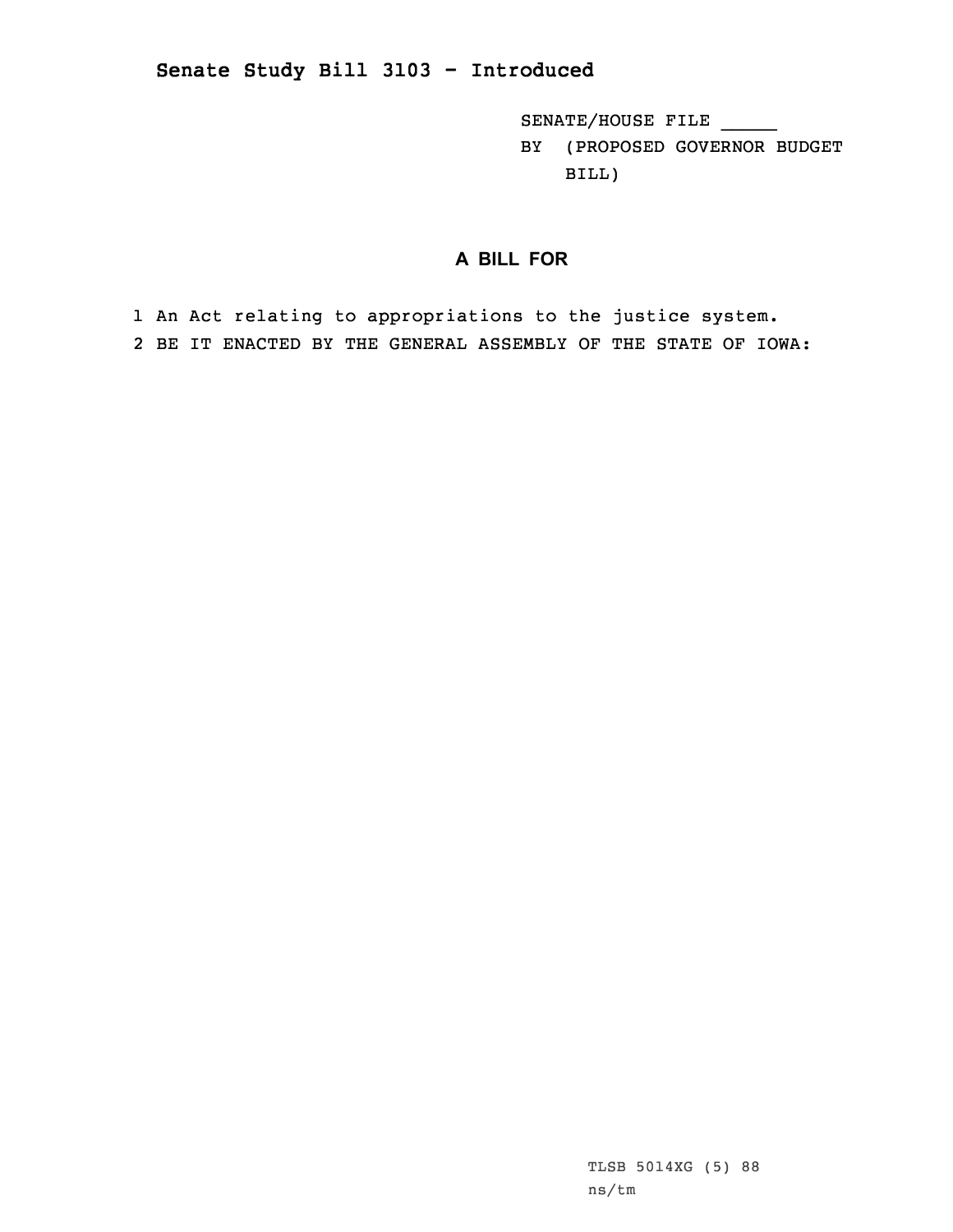1Section 1. DEPARTMENT OF JUSTICE.

2 1. There is appropriated from the general fund of the state to the department of justice for the fiscal year beginning July 1, 2020, and ending June 30, 2021, the following amounts, or so much thereof as is necessary, to be used for the purposes designated:

 a. For the general office of attorney general for salaries, support, maintenance, and miscellaneous purposes, including the prosecuting attorneys training program, matching funds for federal violence against women grant programs, victim assistance grants, the office of drug control policy prosecuting attorney program, and odometer fraud enforcement: .................................................. \$ 6,113,631

14 As <sup>a</sup> condition of receiving the appropriation provided 15 in this lettered paragraph, the department of justice shall 16 maintain <sup>a</sup> record of the estimated time incurred representing 17 each agency or department.

 The general office of attorney general may temporarily exceed and draw more than the amount appropriated in this lettered paragraph and incur <sup>a</sup> negative cash balance as long as there are receivables equal to or greater than the negative balances and the amount appropriated in this lettered paragraph is not exceeded at the close of the fiscal year.

24b. For victim assistance grants:

25 .................................................. \$ 5,016,708

 The moneys appropriated in this lettered paragraph shall be used to provide grants to care providers providing services to crime victims of domestic abuse or to crime victims of rape and sexual assault.

 The balance of the victim compensation fund established in section 915.94 may be used to provide salary and support of not more than 24.00 full-time equivalent positions and to provide maintenance for the victim compensation functions of the department of justice. In addition to the full-time equivalent positions authorized pursuant to this paragraph,

 $-1-$ 

LSB 5014XG (5) 88  $ns/tm$  1/19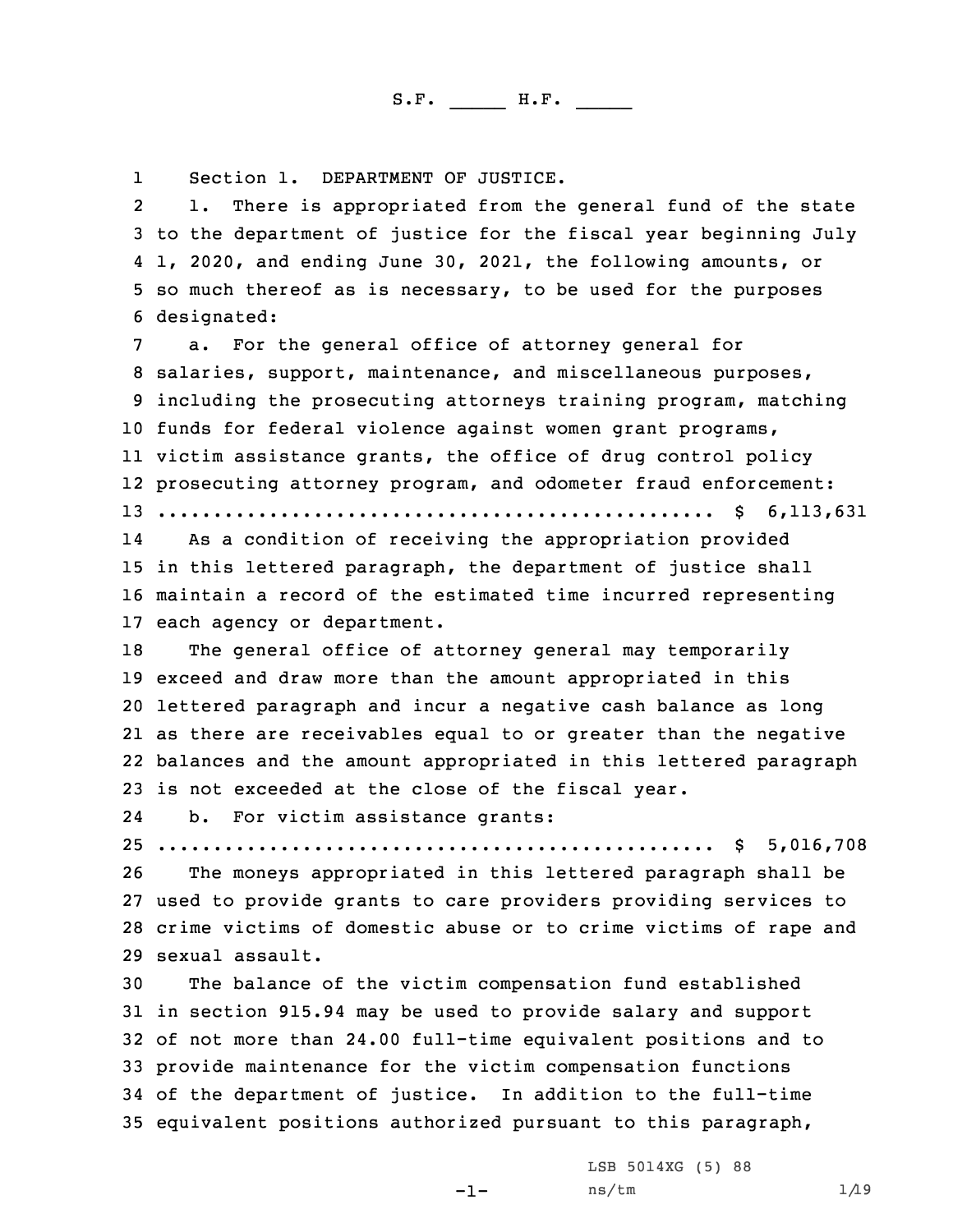5.00 full-time equivalent positions are authorized and shall be used by the department of justice to employ one accountant and four program planners. The department of justice may employ the additional 5.00 full-time equivalent positions authorized pursuant to this paragraph that are in excess of the number of full-time equivalent positions authorized only if the department of justice receives sufficient federal moneys to maintain employment for the additional full-time equivalent positions during the current fiscal year. The department of justice shall only employ the additional 5.00 full-time equivalent positions in succeeding fiscal years if sufficient federal moneys are received during each of those succeeding fiscal years.

14 The department of justice shall transfer at least \$150,000 15 from the victim compensation fund established in section 915.94 16 to the victim assistance grant program established in section 17 13.31.

 Notwithstanding section 8.33, moneys appropriated in this lettered paragraph that remain unencumbered or unobligated at the close of the fiscal year shall not revert but shall remain available for expenditure for the purposes designated until the close of the succeeding fiscal year.

23 c. For legal services for persons in poverty grants as 24 provided in section 13.34:

25 .................................................. \$ 2,634,601

 2. a. The department of justice, in submitting budget estimates for the fiscal year beginning July 1, 2021, pursuant to section 8.23, shall include <sup>a</sup> report of funding from sources other than amounts appropriated directly from the general fund of the state to the department of justice or to the office of consumer advocate. These funding sources shall include but are not limited to reimbursements from other state agencies, commissions, boards, or similar entities, and reimbursements from special funds or internal accounts within the department of justice. The department of justice shall also report actual

 $-2-$ 

LSB 5014XG (5) 88 ns/tm 2/19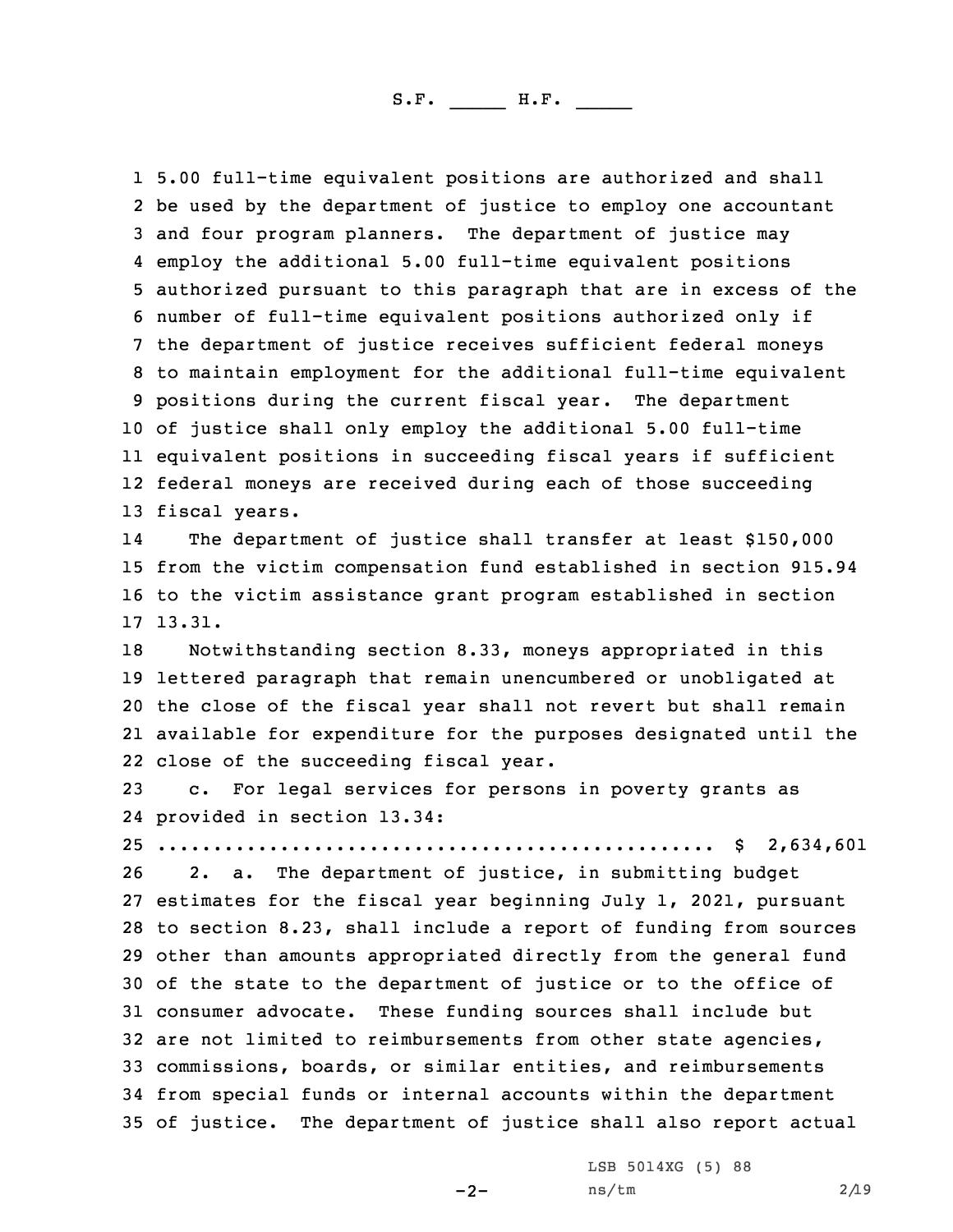1 reimbursements for the fiscal year beginning July 1, 2019, 2 and actual and expected reimbursements for the fiscal year 3 beginning July 1, 2020.

4 b. The department of justice shall include the report required under paragraph "a", as well as information regarding any revisions occurring as <sup>a</sup> result of reimbursements actually received or expected at <sup>a</sup> later date, in <sup>a</sup> report to the co-chairpersons and ranking members of the joint appropriations subcommittee on the justice system and the legislative services agency. The department of justice shall submit the report on or before January 15, 2021.

12 3. a. The department of justice shall fully reimburse the costs and necessary related expenses incurred by the Iowa law enforcement academy to continue to employ one additional instructor position who shall provide training for human trafficking-related issues throughout the state.

 b. The department of justice shall obtain the moneys necessary to reimburse the Iowa law enforcement academy to employ such an instructor from unrestricted moneys from either the victim compensation fund established in section 915.94, the human trafficking victim fund established in section 915.95, or the human trafficking enforcement fund established in 2015 Iowa Acts, chapter 138, section 141.

24 Sec. 2. OFFICE OF CONSUMER ADVOCATE. There is appropriated from the department of commerce revolving fund created in section 546.12 to the office of consumer advocate of the department of justice for the fiscal year beginning July 1, 2020, and ending June 30, 2021, the following amount, or so much thereof as is necessary, to be used for the purposes designated:

31 For salaries, support, maintenance, and miscellaneous 32 purposes:

33 .................................................. \$ 3,137,588 34 Sec. 3. DEPARTMENT OF CORRECTIONS —— FACILITIES. 35 1. There is appropriated from the general fund of the state

LSB 5014XG (5) 88

 $-3-$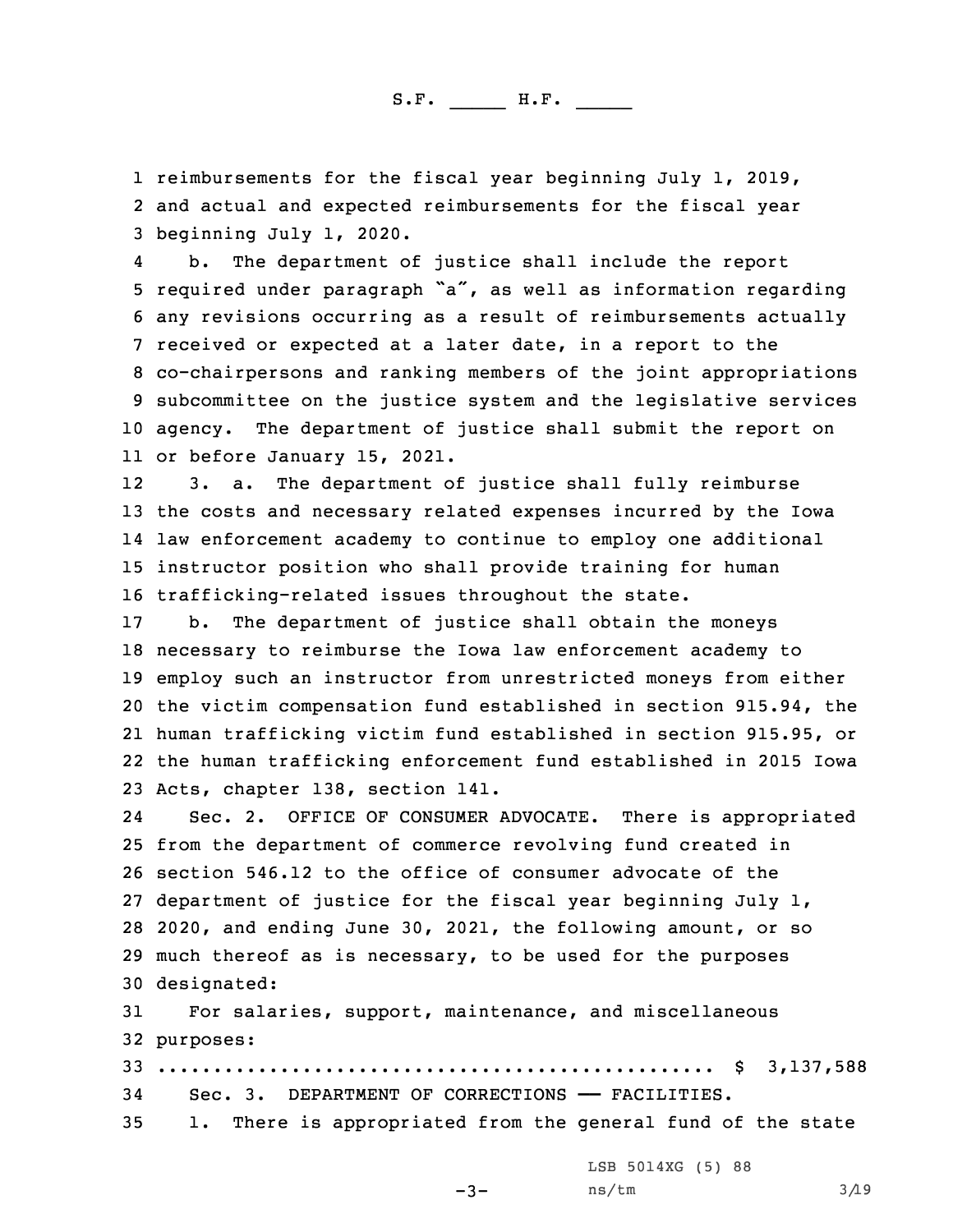to the department of corrections for the fiscal year beginning July 1, 2020, and ending June 30, 2021, the following amounts, or so much thereof as is necessary, to be used for the purposes designated: a. For the operation of the Fort Madison correctional facility, including salaries, support, maintenance, and miscellaneous purposes: .................................................. \$ 42,174,857 b. For the operation of the Anamosa correctional facility, including salaries, support, maintenance, and miscellaneous purposes: .................................................. \$ 33,361,505 13 c. For the operation of the Oakdale correctional facility, including salaries, support, maintenance, and miscellaneous purposes: .................................................. \$ 63,468,514 d. For the operation of the Newton correctional facility, including salaries, support, maintenance, and miscellaneous purposes: .................................................. \$ 29,231,758 21 e. For the operation of the Mount Pleasant correctional facility, including salaries, support, maintenance, and miscellaneous purposes: .................................................. \$ 26,534,036 f. For the operation of the Rockwell City correctional facility, including salaries, support, maintenance, and miscellaneous purposes: .................................................. \$ 10,780,652 g. For the operation of the Clarinda correctional facility, including salaries, support, maintenance, and miscellaneous purposes: .................................................. \$ 25,504,023 Moneys received by the department of corrections as reimbursement for services provided to the Clarinda youth corporation are appropriated to the department and shall be

LSB 5014XG (5) 88

 $-4-$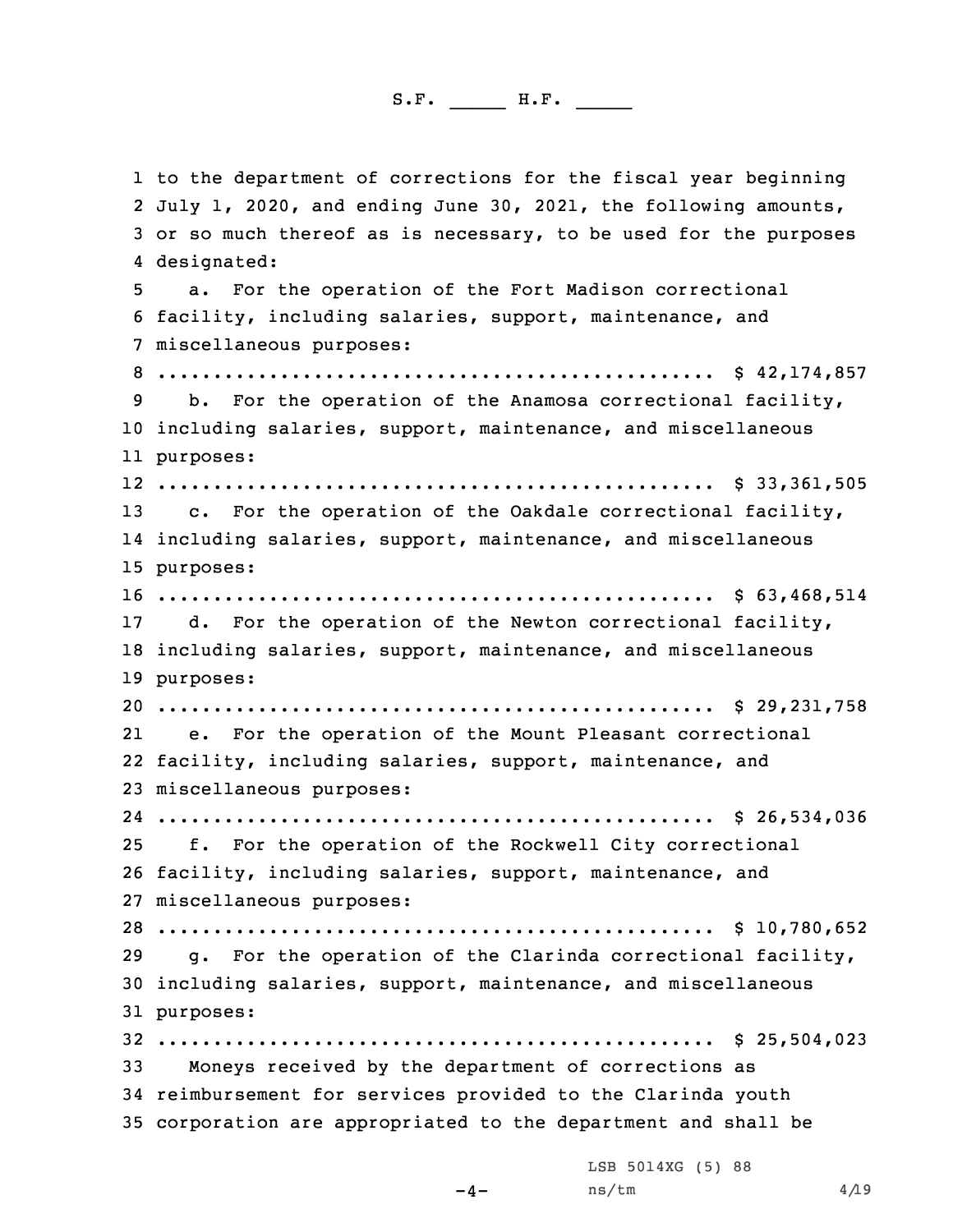used for the purpose of operating the Clarinda correctional facility. h. For the operation of the Mitchellville correctional facility, including salaries, support, maintenance, and miscellaneous purposes: .................................................. \$ 23,841,145 i. For the operation of the Fort Dodge correctional facility, including salaries, support, maintenance, and miscellaneous purposes: .................................................. \$ 30,742,310 11 j. For reimbursement of counties for temporary confinement of prisoners, as provided in sections 901.7, 904.908, and 906.17, and for offenders confined pursuant to section 904.513: .................................................. \$ 1,082,635 k. For federal prison reimbursement, reimbursements for out-of-state placements, and miscellaneous contracts: .................................................. \$ 234,411 18 2. The department of corrections shall use moneys appropriated in subsection 1 to continue to contract for the services of <sup>a</sup> Muslim imam and <sup>a</sup> Native American spiritual 21 leader. 22 Sec. 4. DEPARTMENT OF CORRECTIONS —— ADMINISTRATION. There is appropriated from the general fund of the state to the department of corrections for the fiscal year beginning July 1, 2020, and ending June 30, 2021, the following amounts, or so much thereof as is necessary, to be used for the purposes designated: 1. For general administration, including salaries and the adjustment of salaries throughout the department, support, maintenance, employment of an education director to administer <sup>a</sup> centralized education program for the correctional system, and miscellaneous purposes: .................................................. \$ 5,651,947 a. It is the intent of the general assembly that each lease negotiated by the department of corrections with <sup>a</sup> LSB 5014XG (5) 88

-5-

 $ns/tm$  5/19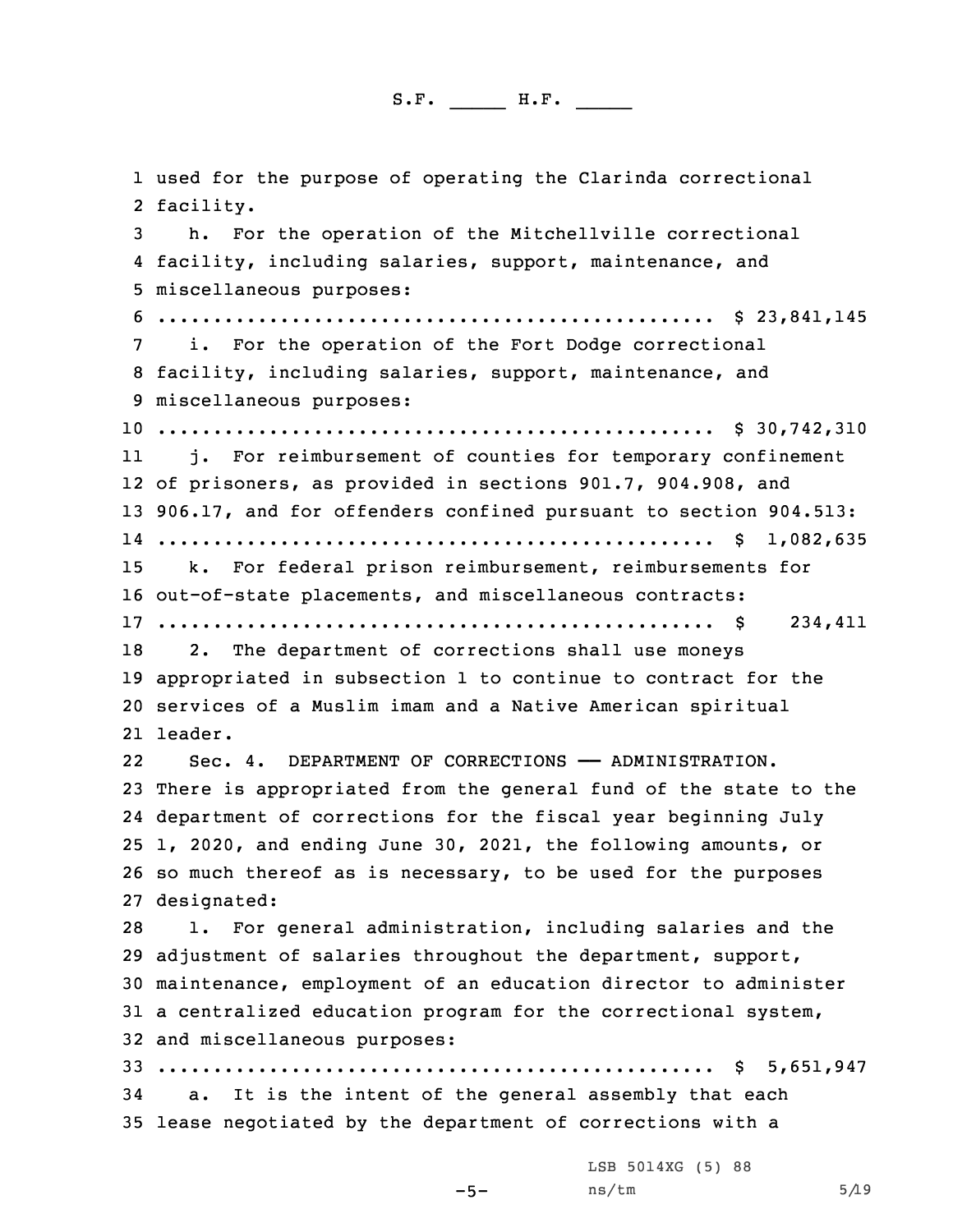private corporation for the purpose of providing private industry employment of inmates in <sup>a</sup> correctional institution shall prohibit the private corporation from utilizing inmate labor for partisan political purposes for any person seeking election to public office in this state and that <sup>a</sup> violation of this requirement shall result in <sup>a</sup> termination of the lease agreement.

 b. It is the intent of the general assembly that as <sup>a</sup> condition of receiving the appropriation provided in this subsection the department of corrections shall not enter into <sup>a</sup> lease or contractual agreement pursuant to section 904.809 with <sup>a</sup> private corporation for the use of building space for the purpose of providing inmate employment without providing that the terms of the lease or contract establish safeguards to restrict, to the greatest extent feasible, access by inmates working for the private corporation to personal identifying information of citizens.

18 2. For educational programs for inmates at state penal 19 institutions:

20 .................................................. \$ 2,608,109

21 a. To maximize the funding for educational programs, the department shall establish guidelines and procedures to prioritize the availability of educational and vocational training for inmates based upon the goal of facilitating an inmate's successful release from the correctional institution. b. The director of the department of corrections may transfer moneys from Iowa prison industries and the canteen operating funds established pursuant to section 904.310, for

29 use in educational programs for inmates.

 c. Notwithstanding section 8.33, moneys appropriated in this subsection that remain unencumbered or unobligated at the close of the fiscal year shall not revert but shall remain available to be used only for the purposes designated in this subsection until the close of the succeeding fiscal year. 3. For the development and operation of the Iowa corrections

-6-

LSB 5014XG (5) 88  $ns/tm$  6/19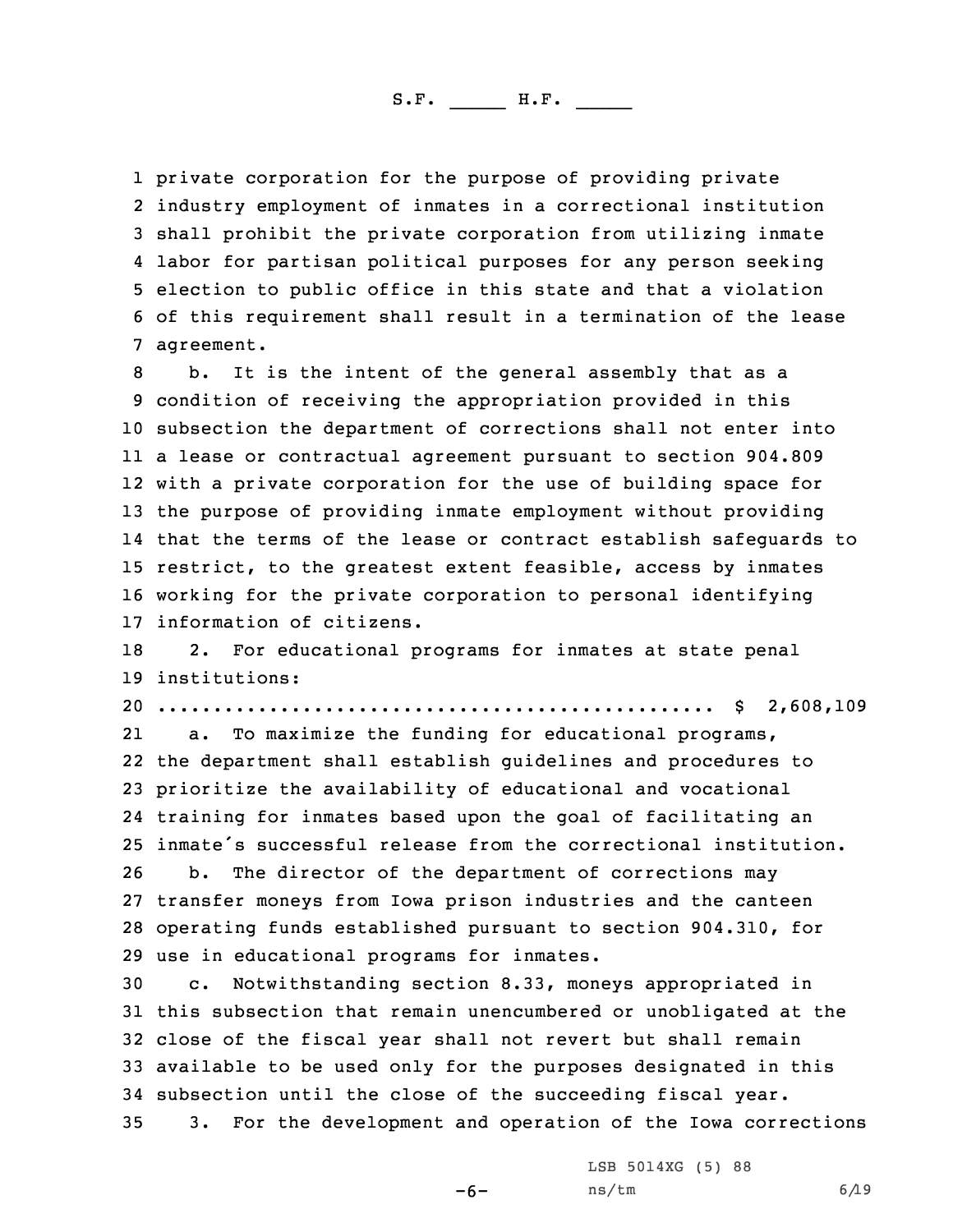offender network (ICON) data system: .................................................. \$ 2,000,000 4. For offender mental health and substance abuse treatment: .................................................. \$ 28,065 Sec. 5. JUDICIAL DISTRICT DEPARTMENTS OF CORRECTIONAL SERVICES. 1. There is appropriated from the general fund of the state to the department of corrections for the fiscal year beginning July 1, 2020, and ending June 30, 2021, for salaries, support, maintenance, and miscellaneous purposes, the following amounts, or so much thereof as is necessary, to be used for the purposes designated: 14 a. For the first judicial district department of correctional services: .................................................. \$ 15,460,786 It is the intent of the general assembly that the first judicial district department of correctional services maintains the drug courts operated by the district department. b. For the second judicial district department of correctional services: .................................................. \$ 11,943,698 It is the intent of the general assembly that the second judicial district department of correctional services maintains two drug courts to be operated by the district department. c. For the third judicial district department of correctional services: .................................................. \$ 7,465,072 d. For the fourth judicial district department of correctional services: .................................................. \$ 5,906,576 e. For the fifth judicial district department of correctional services, including funding for electronic monitoring devices for use on <sup>a</sup> statewide basis: .................................................. \$ 22,373,416 LSB 5014XG (5) 88

```
-7-
```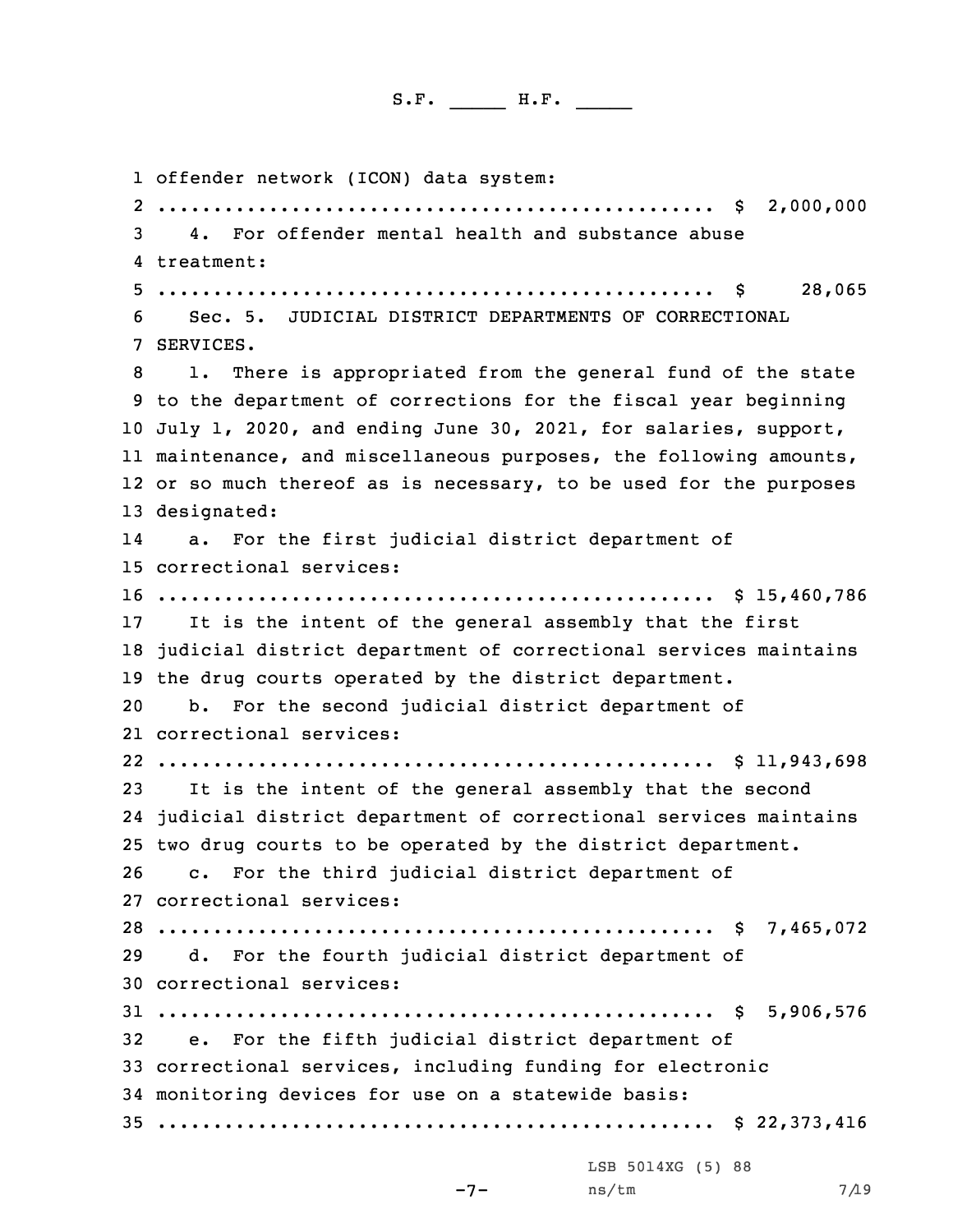1 It is the intent of the general assembly that the fifth judicial district department of correctional services maintains the drug court operated by the district department. 4 f. For the sixth judicial district department of correctional services: .................................................. \$ 15,330,967 It is the intent of the general assembly that the sixth judicial district department of correctional services maintains the drug court operated by the district department. g. For the seventh judicial district department of correctional services: .................................................. \$ 8,157,791 13 It is the intent of the general assembly that the seventh judicial district department of correctional services maintains the drug court operated by the district department. h. For the eighth judicial district department of correctional services: .................................................. \$ 8,702,390 2. There is appropriated from the general fund of the state to the department of corrections for the fiscal year beginning July 1, 2020, and ending June 30, 2021, the following amount, or so much thereof as is necessary, to be used for the purposes designated: 24 For statewide judicial assistance, support, and pilot projects for judicial district departments of correctional services: .................................................. \$ 640,584 3. Each judicial district department of correctional services, within the moneys available, shall continue programs and plans established within that district to provide for intensive supervision, sex offender treatment, diversion of low-risk offenders to the least restrictive sanction available, job development, and expanded use of intermediate criminal sanctions. 4. Each judicial district department of correctional

-8-

LSB 5014XG (5) 88  $ns/tm$  8/19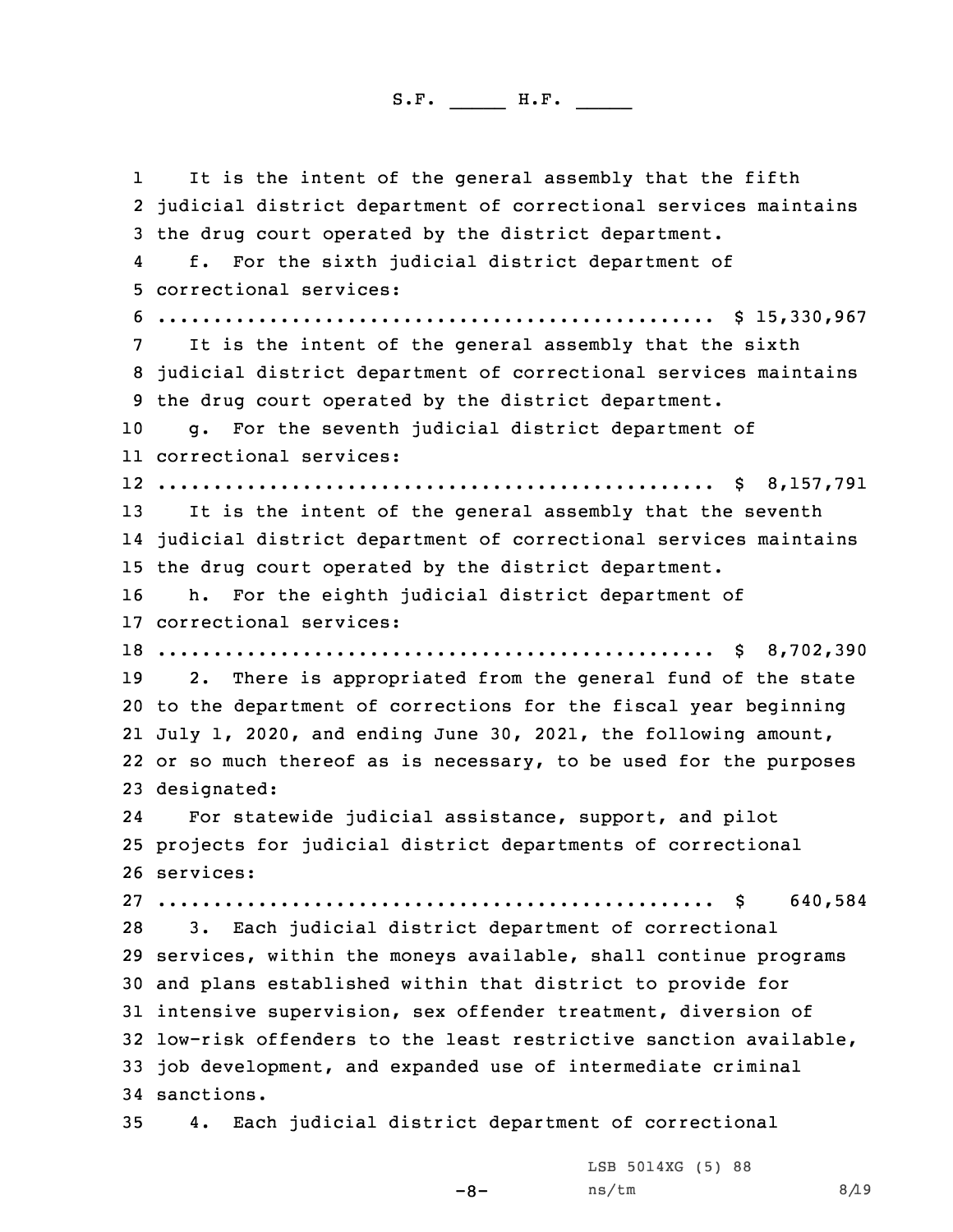services shall provide alternatives to prison consistent with 2 chapter 901B. The alternatives to prison shall ensure public safety while providing maximum rehabilitation to the offender. <sup>A</sup> judicial district department of correctional services may also establish <sup>a</sup> day program.

 5. The governor's office of drug control policy shall consider federal grants made to the department of corrections for the benefit of each of the eight judicial district departments of correctional services as local government grants, as defined pursuant to federal regulations.

11 6. The department of corrections shall continue to contract 12 with <sup>a</sup> judicial district department of correctional services to 13 provide for the rental of electronic monitoring equipment which 14 shall be available statewide.

 7. The public safety assessment shall not be utilized in pretrial hearings when determining whether to detain or release <sup>a</sup> defendant before trial, and the use of the public safety assessment pilot program shall be terminated as of the effective date of this subsection, until such time the use of the public safety assessment has been specifically authorized by the general assembly.

22 Sec. 6. DEPARTMENT OF CORRECTIONS —— REALLOCATION OF APPROPRIATIONS. Notwithstanding section 8.39, within the moneys appropriated in this Act to the department of corrections, the department may reallocate the moneys appropriated and allocated as necessary to best fulfill the needs of the correctional institutions, administration of the department, and the judicial district departments of correctional services. However, in addition to complying with the requirements of sections 904.116 and 905.8 and providing notice to the legislative services agency, the department of corrections shall also provide notice to the department of management, prior to the effective date of the revision or reallocation of an appropriation made pursuant to this section. The department of corrections shall not reallocate an

 $-9-$ 

LSB 5014XG (5) 88  $ns/tm$  9/19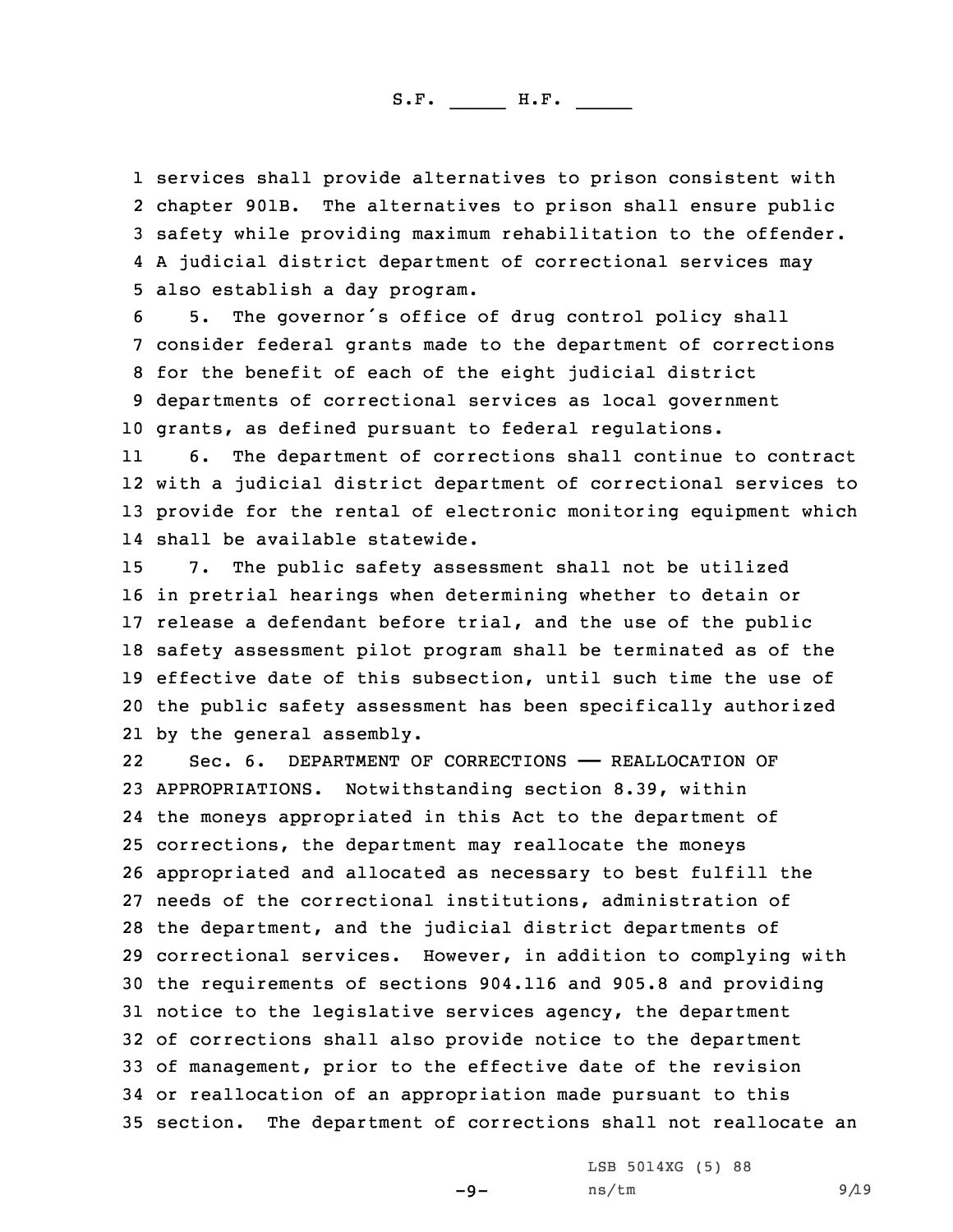1 appropriation or allocation for the purpose of eliminating any 2 program.

3 Sec. 7. INTENT —— REPORTS.

4 1. The department of corrections, in cooperation with townships, the Iowa cemetery associations, and other nonprofit or governmental entities, may use inmate labor during the fiscal year beginning July 1, 2020, to restore or preserve rural cemeteries and historical landmarks. The department, in cooperation with the counties, may also use inmate labor to clean up roads, major water sources, and other water sources around the state.

12 2. On <sup>a</sup> quarterly basis, the department shall provide <sup>a</sup> status report regarding private-sector employment to the legislative services agency beginning on July 1, 2020. The report shall include the number of offenders employed in the private sector, the combined number of hours worked by the offenders, the total amount of allowances, and the distribution of allowances pursuant to section 904.702, including any moneys deposited in the general fund of the state.

 Sec. 8. ELECTRONIC MONITORING REPORT. The department of corrections shall submit <sup>a</sup> report on electronic monitoring to the general assembly, to the co-chairpersons and the ranking members of the joint appropriations subcommittee on the justice system, and to the legislative services agency by January 15, 2021. The report shall specifically address the number of persons being electronically monitored and break down the number of persons being electronically monitored by offense committed. The report shall also include <sup>a</sup> comparison of any data from the prior fiscal year with the current fiscal year. Sec. 9. STATE AGENCY PURCHASES FROM PRISON INDUSTRIES. 1. As used in this section, unless the context otherwise requires, "state agency" means the government of the state of Iowa, including but not limited to all executive branch departments, agencies, boards, bureaus, and commissions, the judicial branch, the general assembly and all legislative

-10-

LSB 5014XG (5) 88 ns/tm 10/19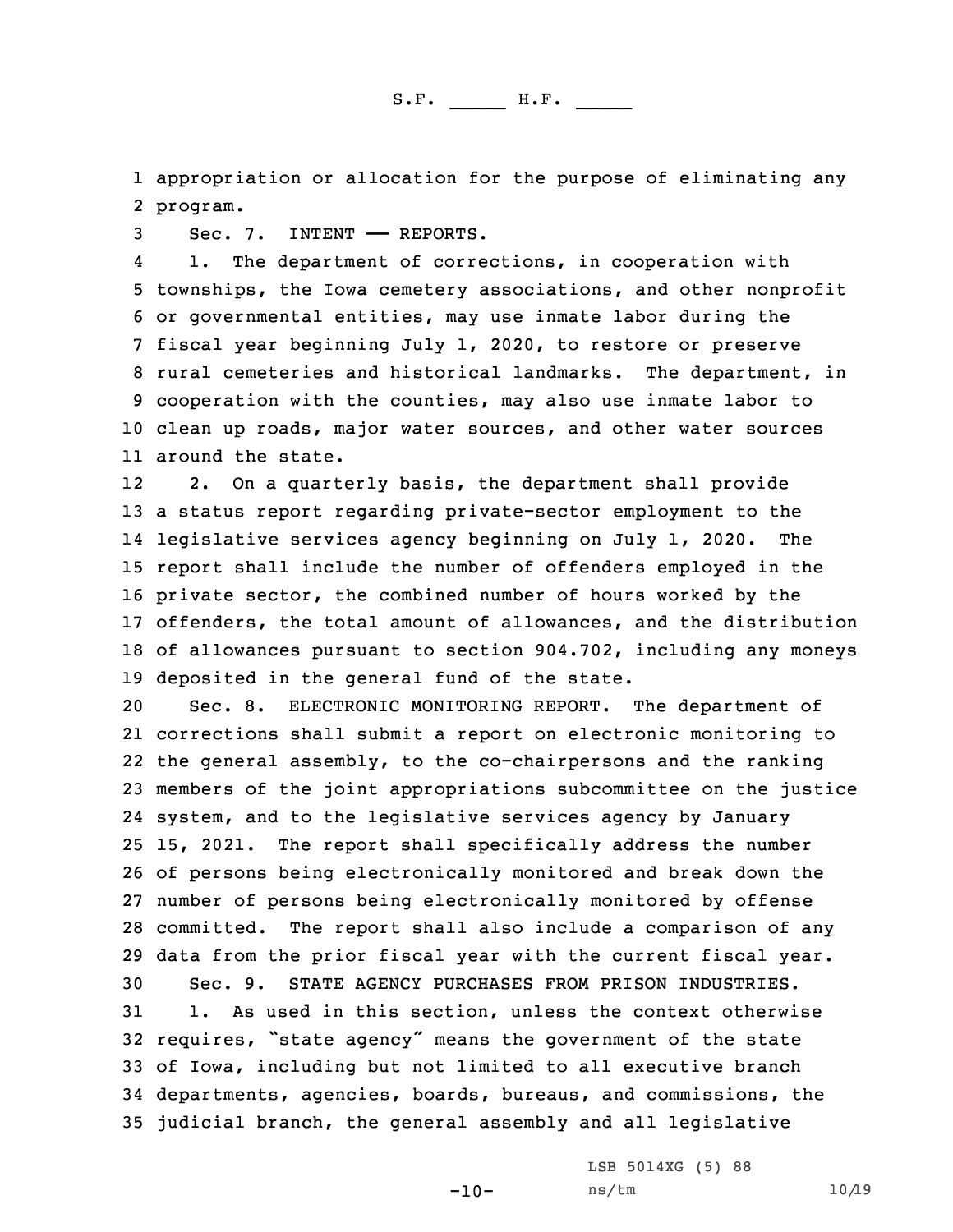1 agencies, institutions within the purview of the state board of 2 regents, and any corporation whose primary function is to act 3 as an instrumentality of the state.

4 2. State agencies are encouraged to purchase products from Iowa state industries, as defined in section 904.802, when purchases are required and the products are available from Iowa state industries. State agencies shall obtain bids from Iowa state industries for purchases of office furniture during the fiscal year beginning July 1, 2020, exceeding \$5,000 or in accordance with applicable administrative rules related to purchases for the agency.

12Sec. 10. IOWA LAW ENFORCEMENT ACADEMY.

 1. There is appropriated from the general fund of the state to the Iowa law enforcement academy for the fiscal year beginning July 1, 2020, and ending June 30, 2021, the following amount, or so much thereof as is necessary, to be used for the purposes designated:

18 a. For salaries, support, maintenance, and miscellaneous 19 purposes, including jailer training and technical assistance: 20 .................................................. \$ 1,097,475

21 b. The Iowa law enforcement academy may temporarily exceed and draw more than the amount appropriated in this subsection and incur <sup>a</sup> negative cash balance as long as there are receivables equal to or greater than the negative balance and the amount appropriated in this subsection is not exceeded at the close of the fiscal year.

 2. The Iowa law enforcement academy may select at least five automobiles of the department of public safety, division of state patrol, prior to turning over the automobiles to the department of administrative services to be disposed of by public auction, and the Iowa law enforcement academy may exchange any automobile owned by the academy for each automobile selected if the selected automobile is used in training law enforcement officers at the academy. However, any automobile exchanged by the academy shall be substituted for

-11-

LSB 5014XG (5) 88 ns/tm 11/19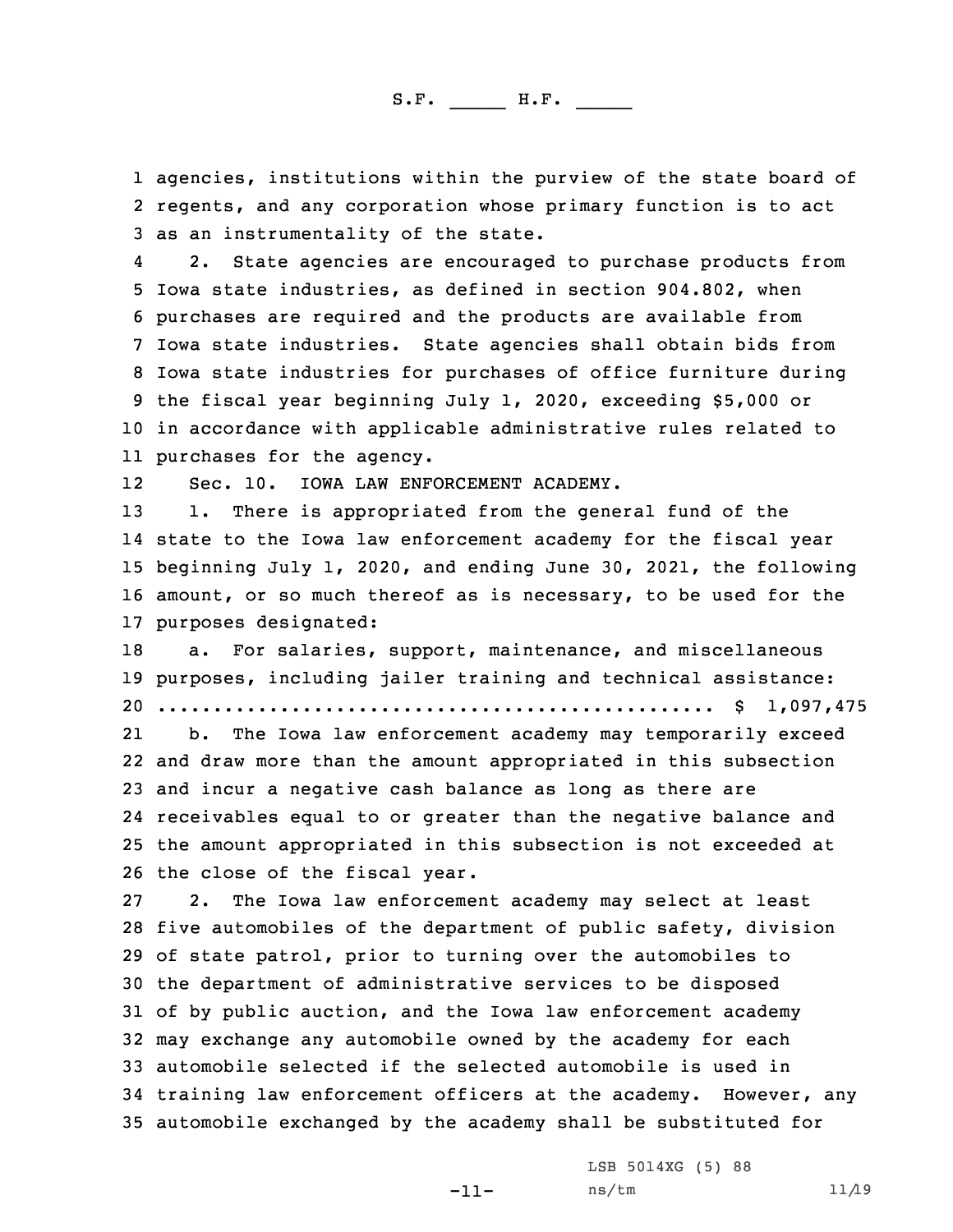the selected vehicle of the department of public safety and sold by public auction with the receipts being deposited in the depreciation fund maintained pursuant to section 8A.365 to the credit of the department of public safety, division of state 5 patrol.

 3. The Iowa law enforcement academy shall provide training for domestic abuse and human trafficking-related issues throughout the state. The training shall be offered at no cost to the attendees and the training shall not replace any existing domestic abuse or human trafficking training offered by the academy.

12 Sec. 11. STATE PUBLIC DEFENDER. There is appropriated from the general fund of the state to the office of the state public defender of the department of inspections and appeals for the fiscal year beginning July 1, 2020, and ending June 30, 2021, the following amounts, or so much thereof as is necessary, to be used for the purposes designated:

18 1. For salaries, support, maintenance, and miscellaneous 19 purposes:

20 .................................................. \$ 27,567,078

21 2. For payments on behalf of eligible adults and juveniles 22 from the indigent defense fund, in accordance with section 23 815.11:

 .................................................. \$ 42,610,448 Sec. 12. BOARD OF PAROLE. There is appropriated from the general fund of the state to the board of parole for the fiscal year beginning July 1, 2020, and ending June 30, 2021, the following amount, or so much thereof as is necessary, to be used for the purposes designated:

30 For salaries, support, maintenance, and miscellaneous 31 purposes:

32 .................................................. \$ 1,289,135 33 Sec. 13. DEPARTMENT OF PUBLIC DEFENSE.

34 1. There is appropriated from the general fund of the 35 state to the department of public defense, for the fiscal year

LSB 5014XG (5) 88

-12-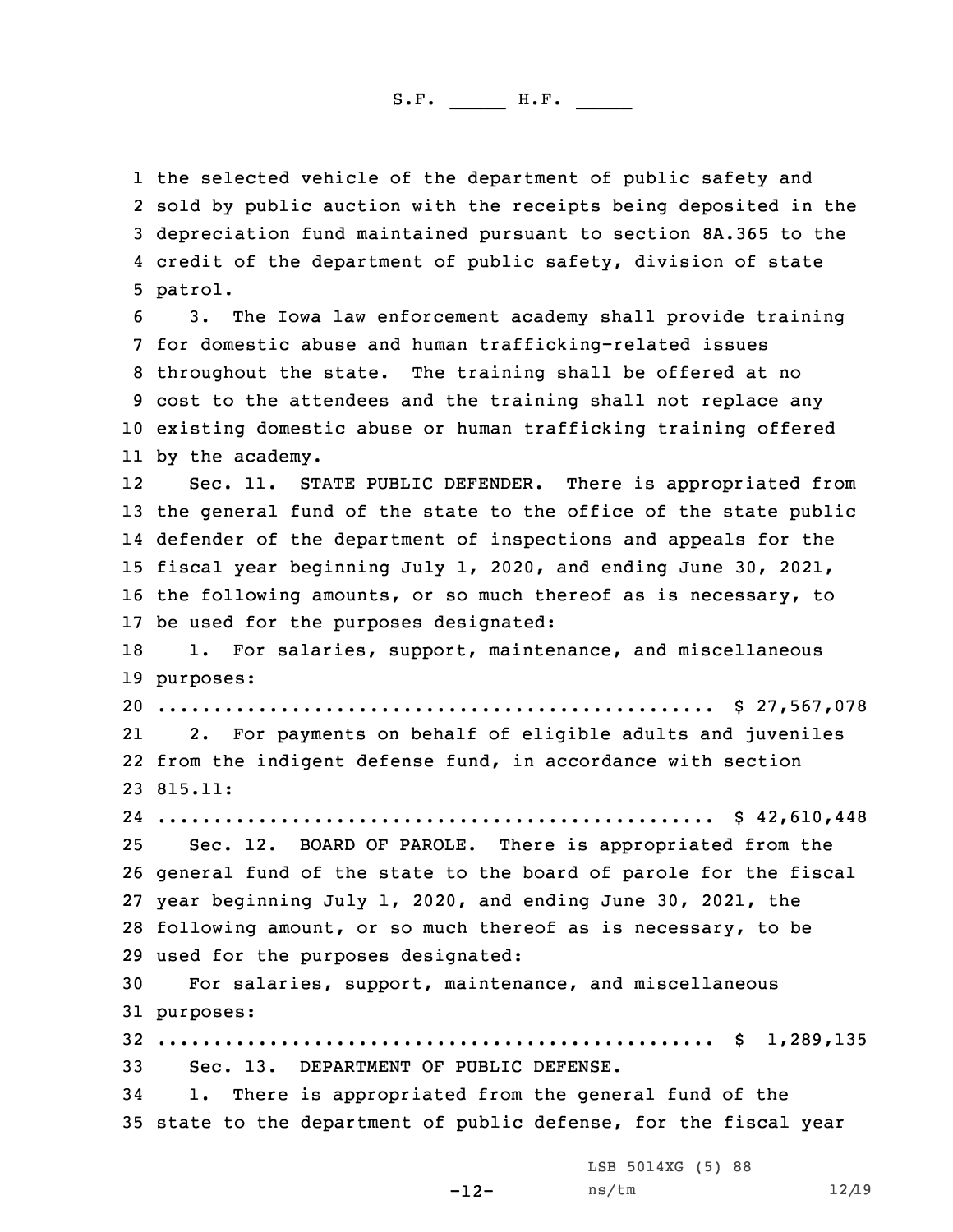1 beginning July 1, 2020, and ending June 30, 2021, the following 2 amount, or so much thereof as is necessary, to be used for the 3 purposes designated:

4 For salaries, support, maintenance, and miscellaneous 5 purposes:

6 .................................................. \$ 6,501,727

 2. The department of public defense may temporarily exceed and draw more than the amount appropriated in this section and incur <sup>a</sup> negative cash balance as long as there are receivables of federal funds equal to or greater than the negative balance and the amount appropriated in this section is not exceeded at the close of the fiscal year.

13 Sec. 14. DEPARTMENT OF HOMELAND SECURITY AND EMERGENCY 14 MANAGEMENT.

 1. There is appropriated from the general fund of the state to the department of homeland security and emergency management for the fiscal year beginning July 1, 2020, and ending June 30, 2021, the following amount, or so much thereof as is necessary, to be used for the purposes designated:

20 For salaries, support, maintenance, and miscellaneous 21 purposes:

22 .................................................. \$ 2,139,390

 2. The department of homeland security and emergency management may temporarily exceed and draw more than the amount appropriated in this section and incur <sup>a</sup> negative cash balance as long as there are receivables of federal funds equal to or greater than the negative balance and the amount appropriated in this section is not exceeded at the close of the fiscal 29 year.

 Sec. 15. DEPARTMENT OF PUBLIC SAFETY. There is appropriated from the general fund of the state to the department of public safety for the fiscal year beginning July 1, 2020, and ending June 30, 2021, the following amounts, or so much thereof as is necessary, to be used for the purposes designated: 1. For administrative functions, including salaries and

-13-

LSB 5014XG (5) 88 ns/tm 13/19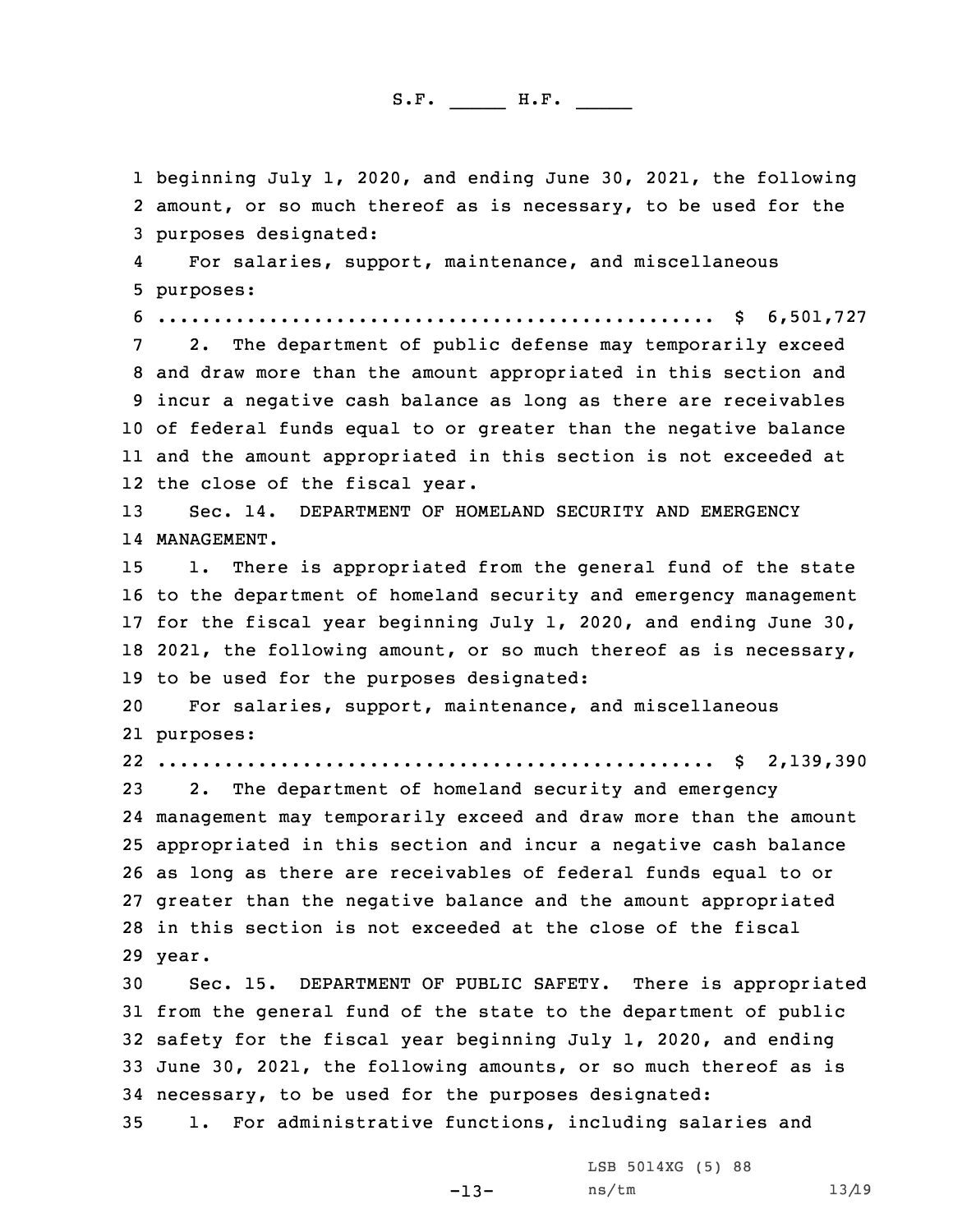1 the adjustment of salaries throughout the department, and the criminal justice information system: .................................................. \$ 7,059,500 4 2. For the division of criminal investigation, including the state's contribution to the peace officers' retirement, accident, and disability system provided in chapter 97A in the amount of the state's normal contribution rate, as defined in section 97A.8, multiplied by the salaries for which the moneys are appropriated, and to meet federal fund matching requirements: .................................................. \$ 15,836,217 12 3. For the criminalistics laboratory fund created in section 691.9: .................................................. \$ 650,000 Notwithstanding section 8.33, moneys appropriated in this subsection that remain unencumbered or unobligated at the close of the fiscal year shall not revert but shall remain available for expenditure for the purposes designated until the close of the succeeding fiscal year. 4. a. For the division of narcotics enforcement, including the state's contribution to the peace officers' retirement, accident, and disability system provided in chapter 97A in the amount of the state's normal contribution rate, as defined in section 97A.8, multiplied by the salaries for which the moneys are appropriated, and to meet federal fund matching requirements: .................................................. \$ 8,242,037 b. For the division of narcotics enforcement for undercover purchases: .................................................. \$ 259,042 5. For the division of state fire marshal, for fire protection services as provided through the state fire service and emergency response council as created in the department, and for the state's contribution to the peace officers' retirement, accident, and disability system provided in chapter

-14-

LSB 5014XG (5) 88 ns/tm 14/19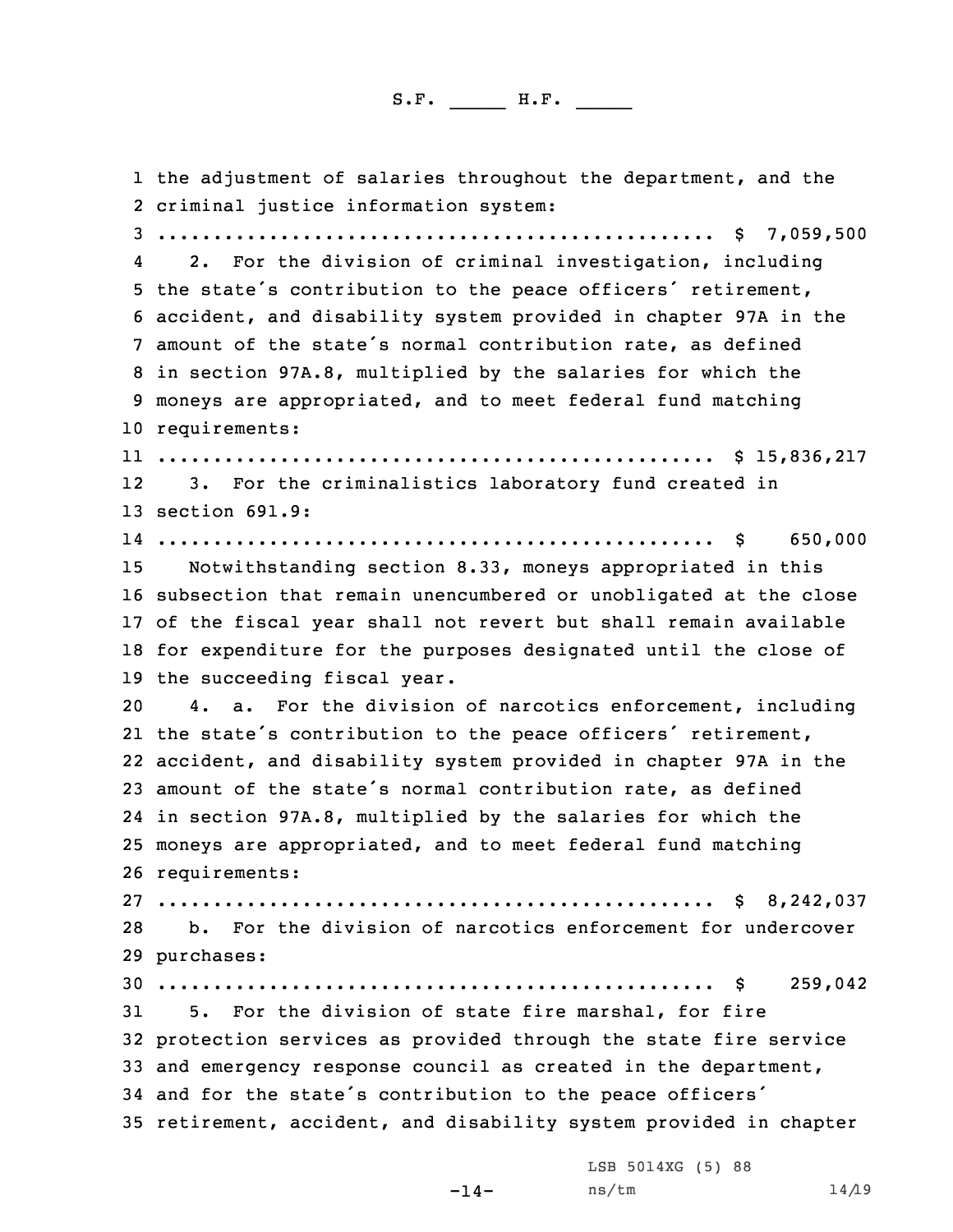1 97A in the amount of the state's normal contribution rate, as defined in section 97A.8, multiplied by the salaries for which the moneys are appropriated: .................................................. \$ 5,317,249 6. For the division of state patrol, for salaries, support, maintenance, workers' compensation costs, and miscellaneous purposes, including the state's contribution to the peace officers' retirement, accident, and disability system provided in chapter 97A in the amount of the state's normal contribution rate, as defined in section 97A.8, multiplied by the salaries for which the moneys are appropriated: .................................................. \$ 67,516,697 It is the intent of the general assembly that members of the state patrol be assigned to patrol the highways and roads in lieu of assignments for inspecting school buses for the school districts. 7. For deposit in the sick leave benefits fund established in section 80.42 for all departmental employees eligible to receive benefits for accrued sick leave under the collective bargaining agreement: .................................................. \$ 279,517 22 8. For costs associated with the training and equipment needs of volunteer fire fighters: .................................................. \$ 825,520 Notwithstanding section 8.33, moneys appropriated in this subsection that remain unencumbered or unobligated at the close of the fiscal year shall not revert but shall remain available for expenditure only for the purpose designated in this subsection until the close of the succeeding fiscal year. 9. For the public safety interoperable and broadband communications fund established in section 80.44: .................................................. \$ 115,661 10. For the office to combat human trafficking established pursuant to section 80.45, including salaries, support, maintenance, and miscellaneous purposes:

LSB 5014XG (5) 88

-15-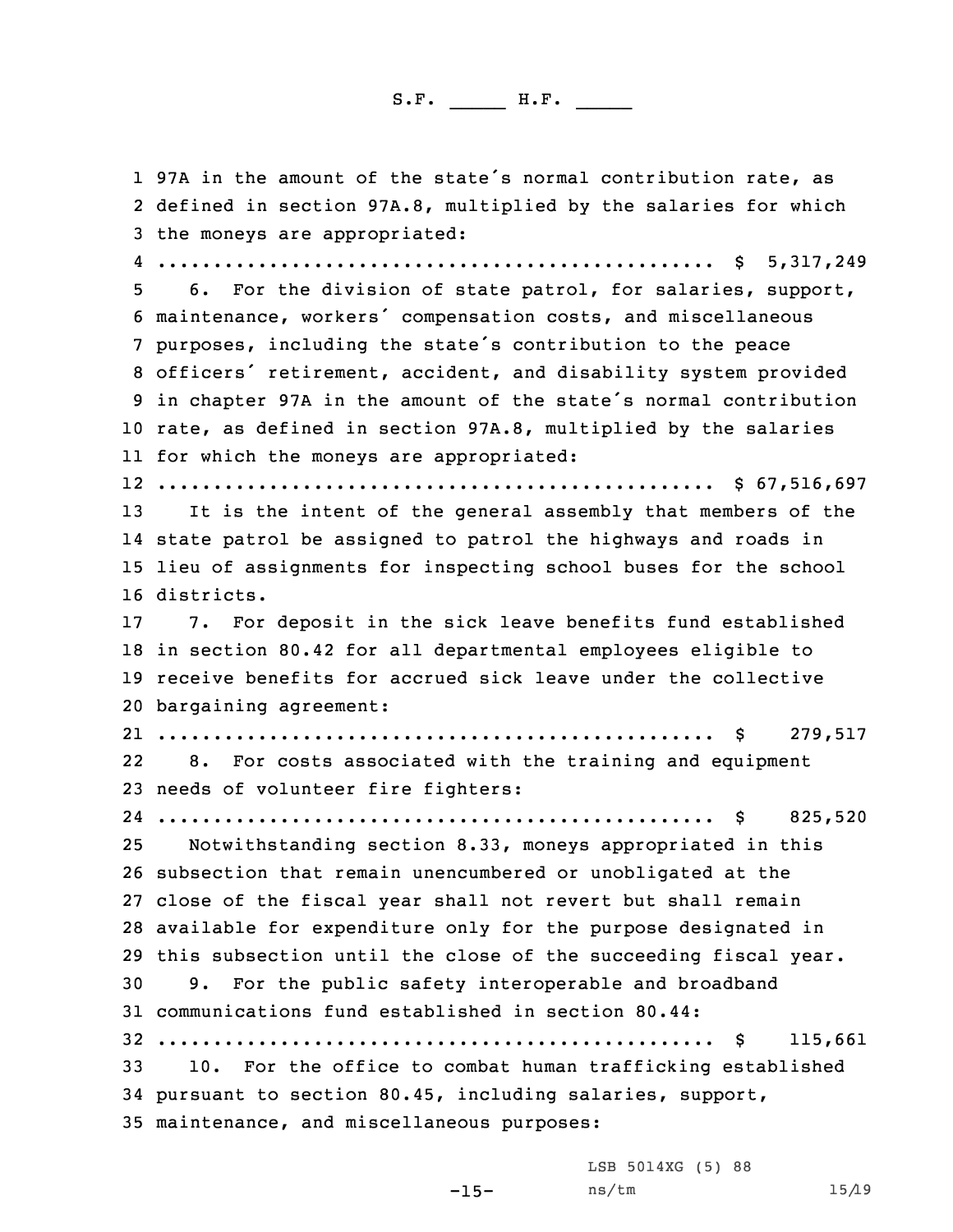1 .................................................. \$ 151,974 2 Notwithstanding section 8.39, the department of public safety may reallocate moneys appropriated in this section as necessary to best fulfill the needs provided for in the appropriation. However, the department shall not reallocate moneys appropriated to the department in this section unless notice of the reallocation is given to the legislative services agency and the department of management prior to the effective date of the reallocation. The notice shall include information regarding the rationale for reallocating the moneys. The department shall not reallocate moneys appropriated in this section for the purpose of eliminating any program. Sec. 16. GAMING ENFORCEMENT. 14 1. There is appropriated from the gaming enforcement revolving fund created in section 80.43 to the department of public safety for the fiscal year beginning July 1, 2020, and ending June 30, 2021, the following amount, or so much thereof as is necessary, to be used for the purposes designated: For any direct support costs for agents and officers of the division of criminal investigation's excursion gambling boat, gambling structure, and racetrack enclosure enforcement activities, including salaries, support, maintenance, and miscellaneous purposes: .................................................. \$ 10,797,935 2. For each additional license to conduct gambling games on an excursion gambling boat, gambling structure, or racetrack enclosure issued during the fiscal year beginning July 1, 2020, there is appropriated from the gaming enforcement fund to the department of public safety for the fiscal year beginning July 1, 2020, and ending June 30, 2021, an additional amount of not more than \$300,000 to be used for salaries, support, maintenance, and miscellaneous purposes.

33 Sec. 17. CIVIL RIGHTS COMMISSION.

34 1. There is appropriated from the general fund of the state 35 to the Iowa state civil rights commission for the fiscal year

-16-

LSB 5014XG (5) 88 ns/tm 16/19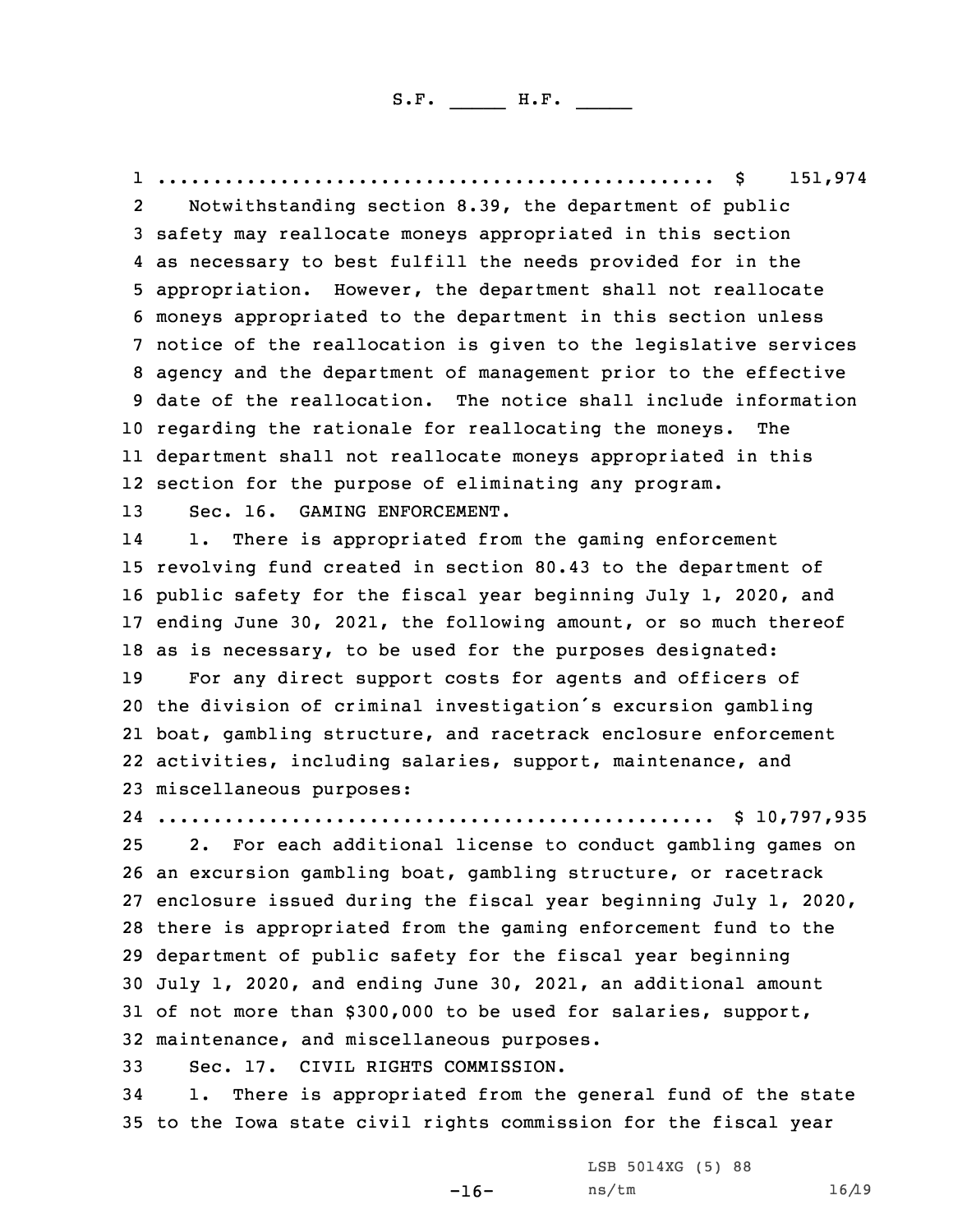beginning July 1, 2020, and ending June 30, 2021, the following amount, or so much thereof as is necessary, to be used for the purposes designated: 4 For salaries, support, maintenance, and miscellaneous purposes: .................................................. \$ 1,272,748 2. The Iowa state civil rights commission may enter into <sup>a</sup> contract with <sup>a</sup> nonprofit organization to provide legal assistance to resolve civil rights complaints. Sec. 18. CRIMINAL AND JUVENILE JUSTICE PLANNING DIVISION. 11 1. There is appropriated from the general fund of the state to the criminal and juvenile justice planning division of the department of human rights for the fiscal year beginning July 1, 2020, and ending June 30, 2021, the following amounts, or so much thereof as is necessary, to be used for the purposes designated: a. For salaries, support, maintenance, and miscellaneous purposes: .................................................. \$ 1,245,268 b. (1) For <sup>a</sup> single grant to <sup>a</sup> program located in <sup>a</sup> city with <sup>a</sup> higher than average juvenile crime rate as determined by the criminal and juvenile justice planning division and <sup>a</sup> population greater than 80,000 as determined by the 2010 federal decennial census, which may be used for studying, planning, programming, and capital, that is committed to deterring juvenile delinquency through early intervention in the criminal justice system by providing <sup>a</sup> comprehensive, multifaceted delivery of social services: .................................................. \$ 140,000 (2) The program shall use no more than 5 percent of the grant for administrative costs. 2. The justice advisory board and the juvenile justice advisory council shall coordinate their efforts in carrying out their respective duties relative to juvenile justice. Sec. 19. DEPARTMENT OF HOMELAND SECURITY AND EMERGENCY

-17-

LSB 5014XG (5) 88 ns/tm 17/19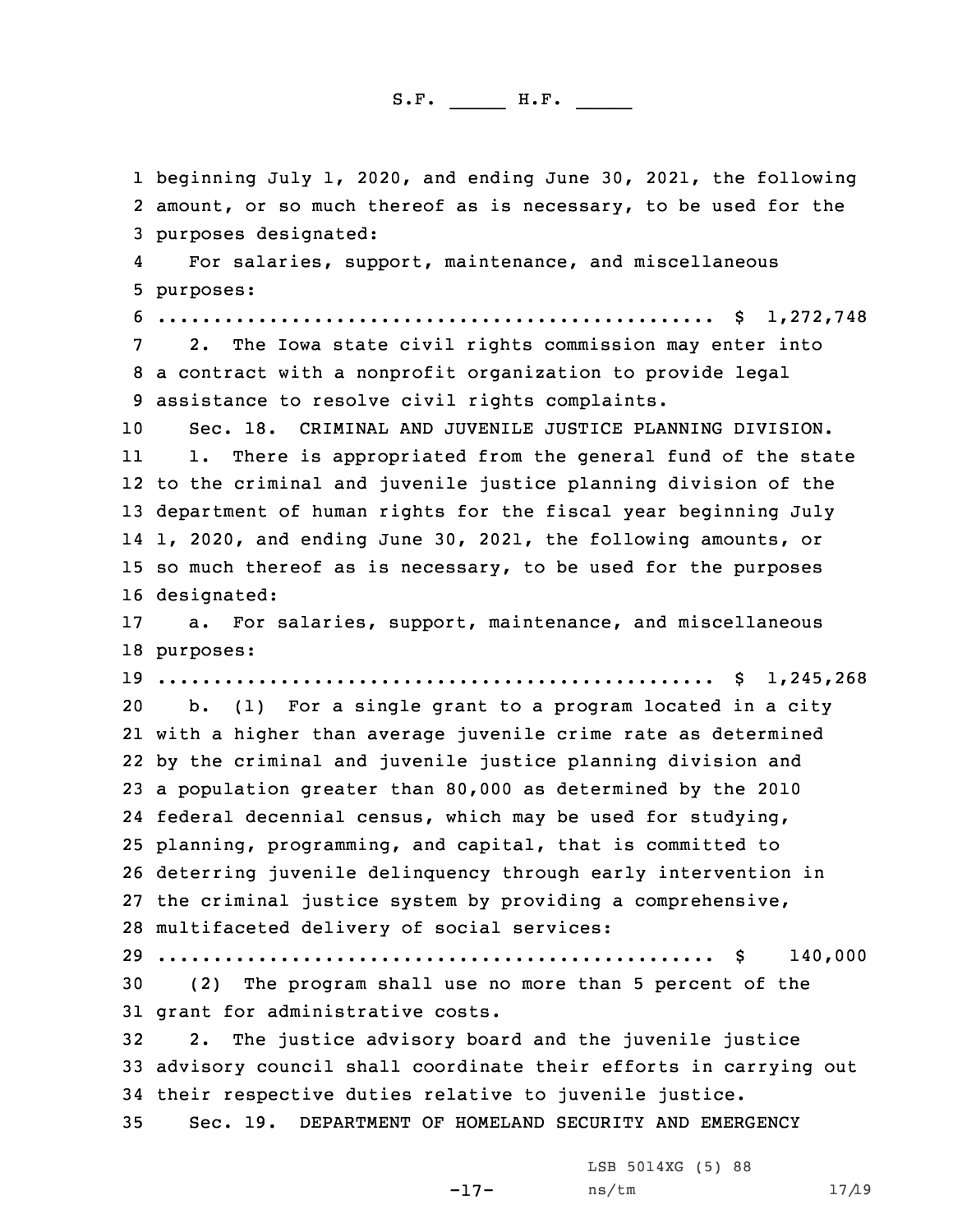1 MANAGEMENT. There is appropriated from the 911 emergency communications fund created in section 34A.7A to the department of homeland security and emergency management for the fiscal year beginning July 1, 2020, and ending June 30, 2021, the following amount, or so much thereof as is necessary, to be used for the purposes designated: For implementation, support, and maintenance of the functions of the administrator and program manager under chapter 34A and to employ the auditor of the state to perform an annual audit of the 911 emergency communications fund: .................................................. \$ 250,000 12Sec. 20. CONSUMER EDUCATION AND LITIGATION - FARM MEDIATION AND PROSECUTIONS, APPEALS, AND CLAIMS. Notwithstanding section [714.16C](https://www.legis.iowa.gov/docs/code/2020/714.16C.pdf), there is appropriated from the consumer education and litigation fund to the department of justice for the fiscal year beginning July 1, 2020, and ending June 30, 2021, the following amounts, or so much thereof as is necessary, to be used for the purposes designated: a. For farm mediation services as specified in section 13.13, subsection 2: .................................................. \$ 300,000 22 b. For salaries, support, maintenance, and miscellaneous purposes for criminal prosecutions, criminal appeals, and performing duties pursuant to [chapter](https://www.legis.iowa.gov/docs/code/2020/669.pdf) 669: .................................................. \$ 1,800,000 EXPLANATION **The inclusion of this explanation does not constitute agreement with the explanation's substance by the members of the general assembly.** This bill relates to and makes appropriations to the justice 30 system. The bill makes appropriations from the general fund of the state for FY 2020-2021 to the departments of justice, corrections, public defense, public safety, and homeland security and emergency management, and the Iowa law enforcement academy, office of the state public defender, board of parole, LSB 5014XG (5) 88

ns/tm 18/19

-18-